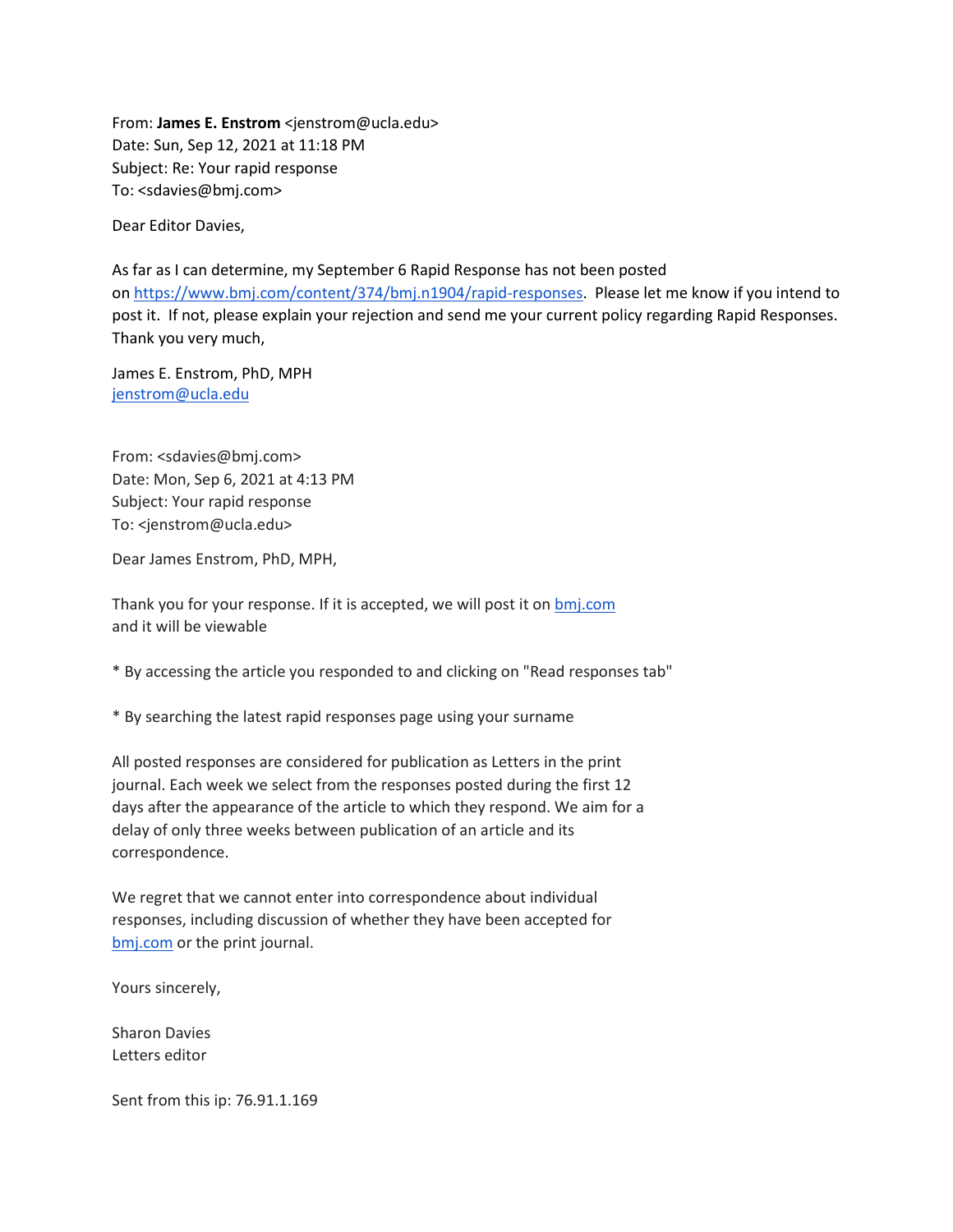### **September 6, 2021 4:12 PM**

**<https://www.bmj.com/content/374/bmj.n1904/submit-a-rapid-response>**

eLetters *Air pollution and mortality in eight European cohorts versus the ACS CPS II cohort* has been created.

#### **Research**

### **Long term exposure to low level air pollution and mortality in eight European cohorts within the ELAPSE project: pooled analysis**

*BMJ* 2021; 374 doi: <https://doi.org/10.1136/bmj.n1904> (Published 02 September 2021)Cite this as: BMJ 2021;374:n1904

- [Article](https://www.bmj.com/content/374/bmj.n1904)
- [Related](https://www.bmj.com/content/374/bmj.n1904/related) content
- [Metrics](https://www.bmj.com/content/374/bmj.n1904/article-info)
- **[Responses](https://www.bmj.com/content/374/bmj.n1904/rapid-responses)**
- Peer [review](https://www.bmj.com/content/374/bmj.n1904/peer-review)

# HideAuthor [Information](https://www.bmj.com/content/374/bmj.n1904/submit-a-rapid-response)

### **Please note:**

- Rapid responses are electronic comments to the editor. They are not journal articles. *The BMJ* reserves the right to remove responses which are being wilfully misrepresented as published articles.
- Your name will be published with your response. Include your email address in the text of your response if you want others to see it.
- Once published, you will not have the right to remove or edit your response. The BMJ may remove or edit responses at its absolute discretion.
- A proportion of responses will, after editing, be published online and in the print journal as letters, which are indexed in PubMed. Rapid responses are not indexed in PubMed
- Rapid responses have their own URL and are retrievable in an advanced search of thebmj.com in perpetuity.
- If patients could recognise themselves, or anyone else could recognise a patient from your description, please obtain the patient's written consent to publication before sending your response. See our patient [consent](https://www.bmj.com/about-bmj/resources-authors/forms-policies-and-checklists/patient-confidentiality) form.
- By submitting this rapid [response](https://www.bmj.com/about-bmj/resources-readers) your are agreeing to our full rapid response [requirements.](https://www.bmj.com/about-bmj/resources-readers)
- Please do not include original data in your response, unless it has already been published in a peer reviewed journal and you are able to include a reference.

Last Name \* Enstrom

First name and middle initial \* James E. Email \* jenstrom@ucla.edu Occupation \* Retired UCLA Research Professor (Epidemiology)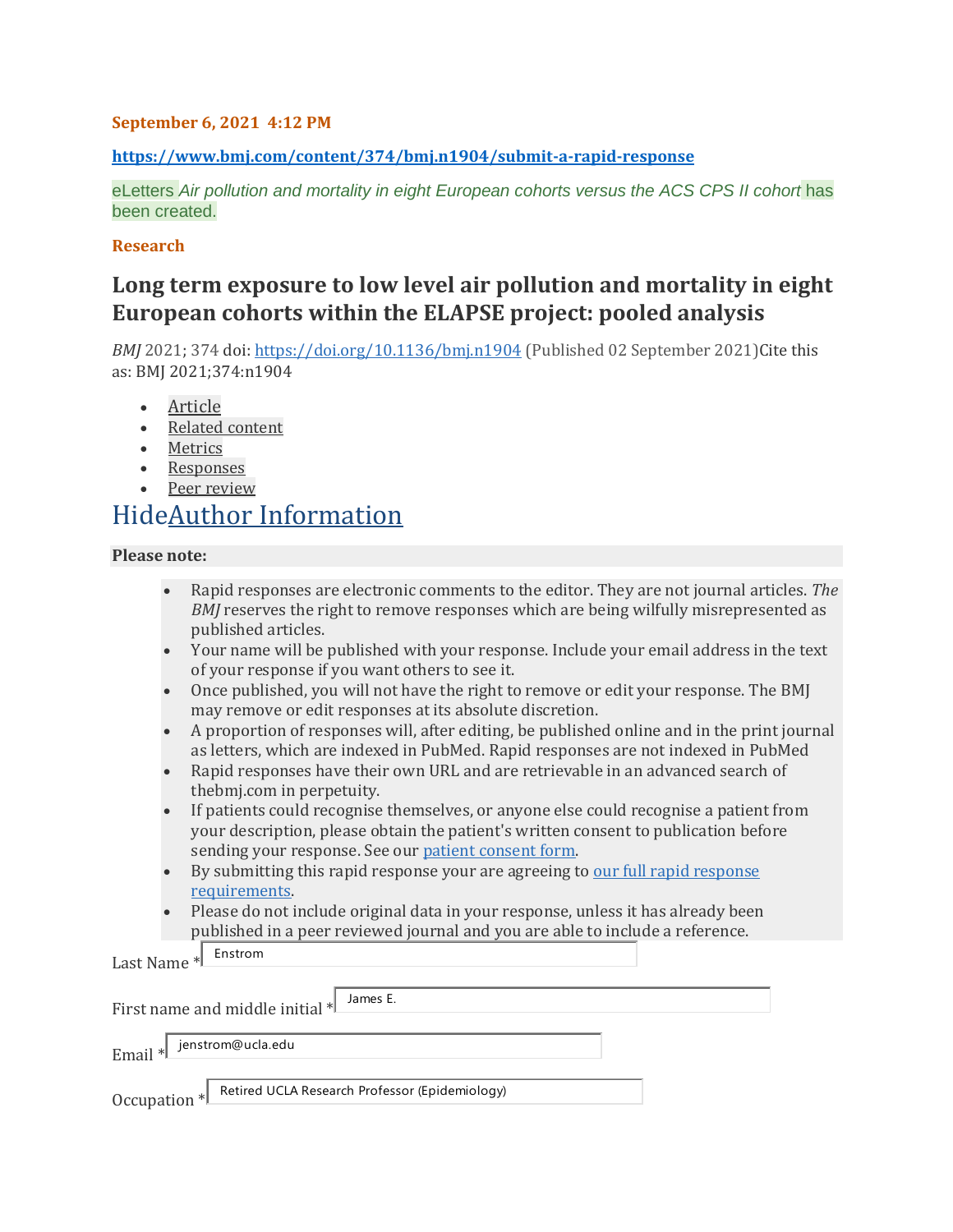Affiliation

Scientific Integrity Institute and UCLA Retired

### Address \*

Note: this will be visible to readers on the site. Please only include information you are comfortable with being published.

| Other AuthorsL |  |  |  |
|----------------|--|--|--|
| Twitter        |  |  |  |

# Statement of [Competing](https://www.bmj.com/content/374/bmj.n1904/submit-a-rapid-response#edit-highwire-comment-ci-fieldset) Interests

A competing interest exists when professional judgment concerning a primary interest (such as patients' welfare or the validity of research) may be influenced by a secondary interest (such as financial gain or personal rivalry). Find out [more.](https://www.bmj.com/about-bmj/resources-authors/forms-policies-and-checklists/declaration-competing-interests) Competing interests? \*

Yes

 $\odot$  No

# Hide [Compose](https://www.bmj.com/content/374/bmj.n1904/submit-a-rapid-response) response

Title  $*$ Air pollution and mortality in eight European cohorts versus the ACS C

Note: avoid using generic titles like 'in response to the authors' - be specific.

### **Contents**



### More [information](https://www.bmj.com/filter/tips) about text formats

- Web page addresses and e-mail addresses turn into links automatically.
- Lines and paragraphs break automatically.

## [HideTerms](https://www.bmj.com/content/374/bmj.n1904/submit-a-rapid-response) and Conditions

 $\overline{\triangledown}$  I Agree \*

[Read](https://www.bmj.com/about-bmj/resources-readers) terms and conditions

Vertical Tabs Please Wait...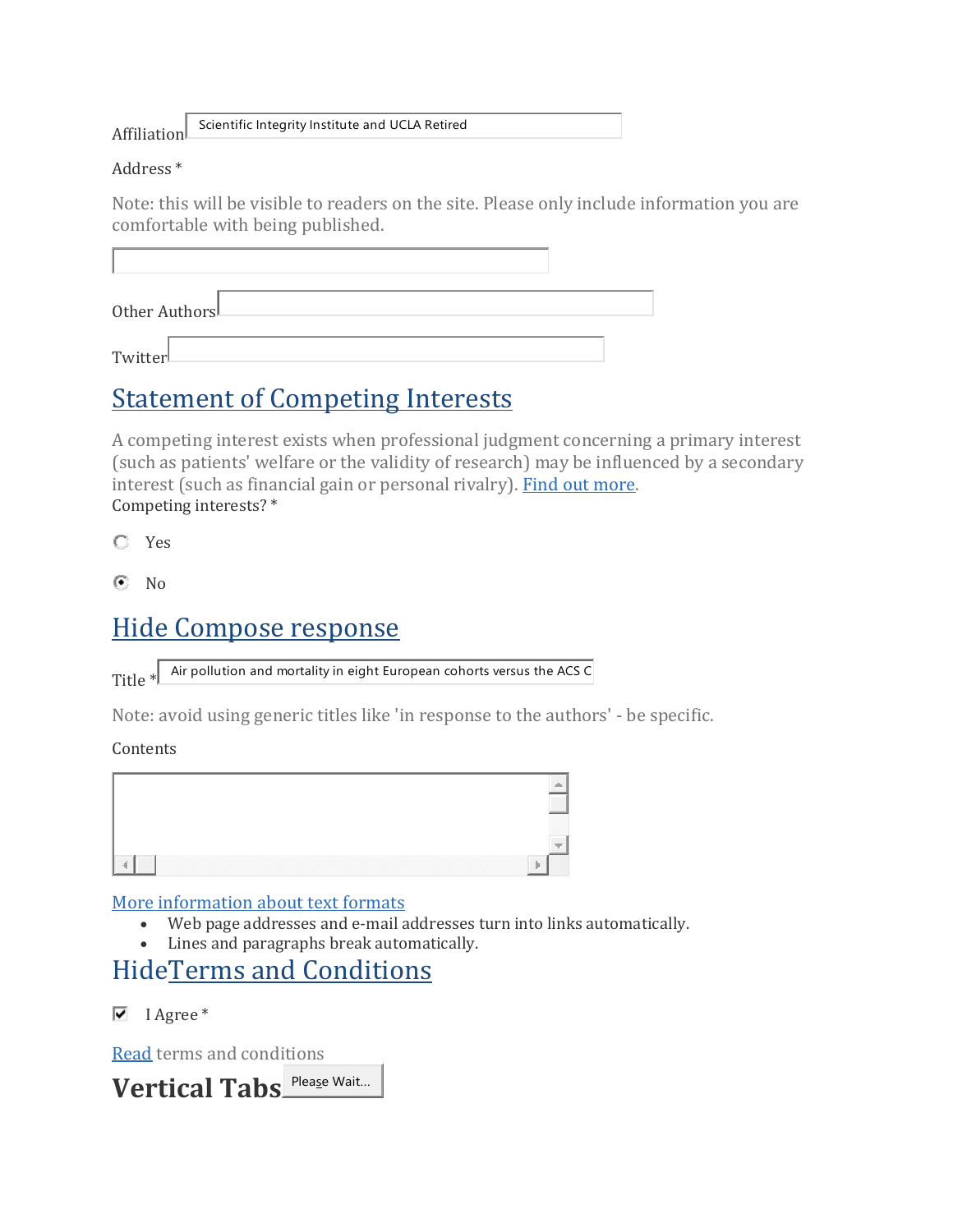September 6, 2021

BMJ Rapid Response

Air pollution and mortality in eight European cohorts versus the ACS CPS II cohort

The authors have not cited the severe limitations to the ecological epidemiology that they used to associate air pollution with mortality in this study (BMJ 2021;374:n1904). I described these limitations in my 31-page July 8, 2021 Review of the now rejected Environmental Science & Technology manuscript "Low-concentration air pollution and mortality in American older adults: A national cohort analysis (2001-2017)" by Dr. Liuhua Shi and other Emory University investigators [\(http://scientificintegrityinstitute.org/ESTJEEAdd070821.pdf\)](http://scientificintegrityinstitute.org/ESTJEEAdd070821.pdf).

The authors' claim "The finding of associations at low levels of air pollution and mortality also supports policies to reduce air pollution below current legal limit values" is FALSE regarding the US. There is strong evidence that there is NO significant relationship between air pollution and total mortality in the US (RR *<=* 1.03). Indeed, the US air pollution levels are already so low (average annual PM2.5 = 7.7  $\mu$ g/m<sup>3</sup>) and already so far below the annual NAAQS (12  $\mu$ g/m<sup>3</sup>) that there is no public health value in reducing them further, as documented in my Review.

However, there is public health value in reducing the very high Chinese air pollution levels (average annual PM2.5 = 48  $\mu$ g/m<sup>3</sup>), which are not mentioned by the authors. China's current annual standards for PM2.5 consist of the Class 1 standard for special regions such as national parks (15  $\mu$ g/m<sup>3</sup>) and the Class 2 standard for all other areas, including urban and industrial areas (35  $\mu$ g/m<sup>3</sup>) [\(https://www.transportpolicy.net/standard/china-air-quality-standards/\)](https://www.transportpolicy.net/standard/china-air-quality-standards/).

The Health Effects Institute [\(https://www.healtheffects.org/\)](https://www.healtheffects.org/), the US funder of this study by 52 European authors, is completely disingenuous regarding objective assessment of the health effects of air pollution in the US. My March 27, 2017 Dose-Response Reanalysis of the ACS CPS II cohort [\(https://journals.sagepub.com/doi/10.1177/1559325817693345\)](https://journals.sagepub.com/doi/10.1177/1559325817693345) identified serious errors in Pope 1995, HEI 2000, and HEI 2009 and yet HEI has NEVER mentioned my Reanalysis or the errors in Pope 1995, HEI 2000, and HEI 2009.

Before my Reanalysis, HEI ignored my repeated requests dating back to 2002 to perform additional analyses of ACS CPS II data that would have revealed no relationship between PM2.5 and total mortality [\(http://scientificintegrityinstitute.org/Greenbaum092613.pdf\)](http://scientificintegrityinstitute.org/Greenbaum092613.pdf). Then, after my Reanalysis, HEI ignored my "Request for HEI Statement & Forum on PM2.5 Deaths in CPS II" [\(http://scientificintegrityinstitute.org/Celeste051917.pdf\)](http://scientificintegrityinstitute.org/Celeste051917.pdf). Instead, HEI repeatedly emphasized that HEI 2000 was a robust and objective reanalysis of ACS CPS II data even though it was known to be a flawed reanalysis by 2001 [\(https://junkscience.com/2001/02/the-epas-secret-science/\)](https://junkscience.com/2001/02/the-epas-secret-science/).

In conclusion, this article clearly indicates that HEI is now focused on international evidence showing a positive association between air pollution and total mortality, in spite of the well known limitations of this weak ecological association. However, since it is funded by American taxpayers, HEI should instead focus on an objective assessment of air pollution health effects in the US, particularly the strong evidence that air pollution does not cause premature deaths in the US.